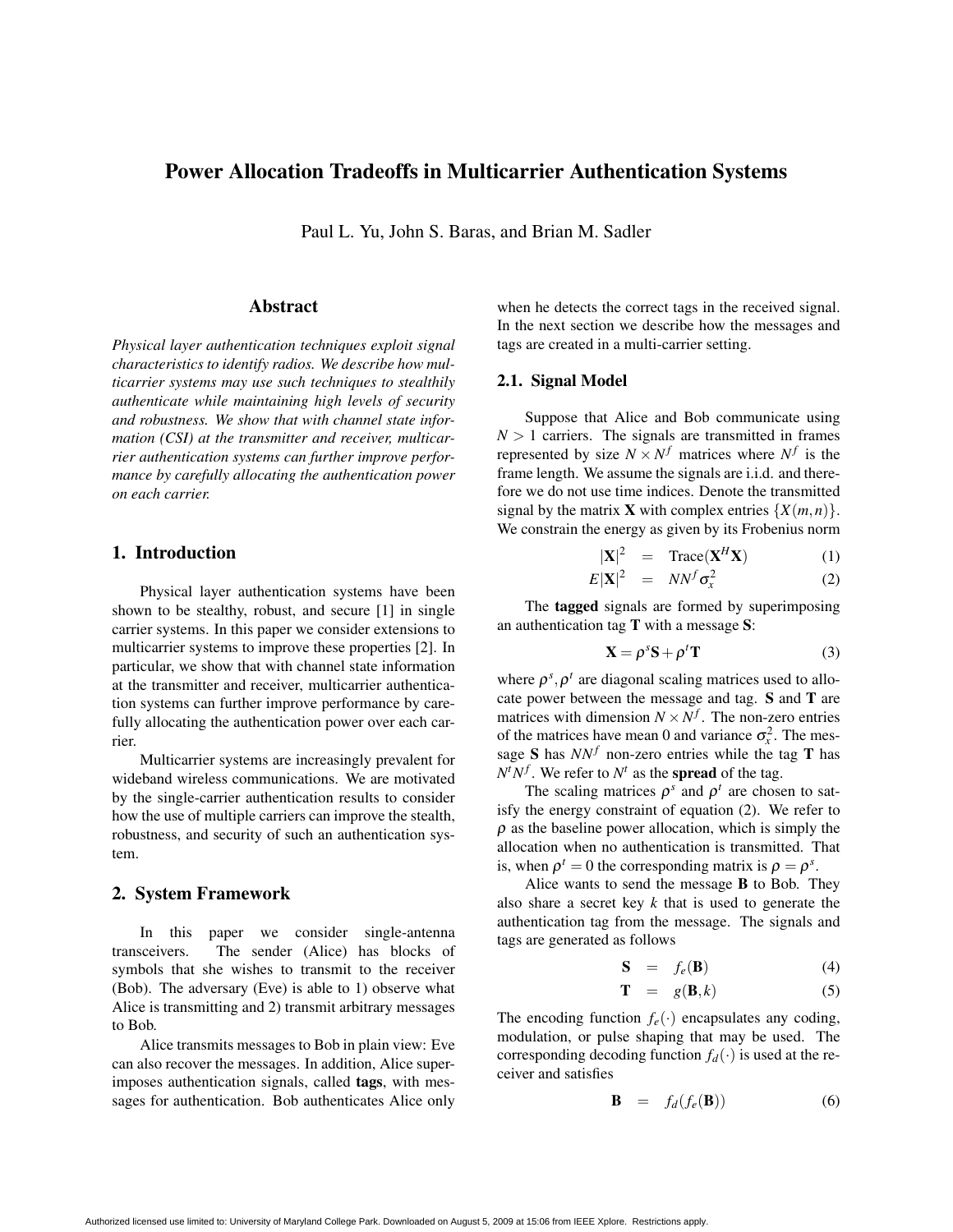for all possible inputs **B** of  $f_e(\cdot)$ .

The tag generating function  $g(\cdot)$  is assumed to be one-way, i.e., it is easy<sup>1</sup> to calculate **T** given **B** and  $k$ , but hard to find  $k$  given  $T$  and  $B$ . Further, it is collision resistant so that it is hard to find  $X \neq Y$  such that  $g(\mathbf{X}, k) = g(\mathbf{Y}, k).$ 

#### 2.2. Channel Model and Estimation

We assume a block fading multipath channel [4]. The channel is modeled as a delay line with equally spaced taps and has frequency response H. The frequency response per carrier has unit expected variance.

Suppose that Alice and Bob have channel state information (CSI), i.e., prior to transmission Alice knows **H** and for each observed block Bob has  $\hat{H} = H$ . Using the channel estimate, the receiver estimates the message signal as

$$
\hat{X}(k) = \rho^{-1} \frac{\hat{H}^*(k)}{|\hat{H}(k)|^2} Y(k) \tag{7}
$$

The estimated message is

$$
\hat{\mathbf{B}} = f_d(\hat{\mathbf{X}}) \tag{8}
$$

where  $f_d(\cdot)$  is the decoding function corresponding to the encoder  $f_e(\cdot)$  from equation (4).

#### 2.3. Tag Detection

With his estimate of the data  $\hat{\mathbf{B}}$ , Bob uses  $g(\cdot)$  from equation (5) to construct the estimated tag:

$$
\mathbf{\hat{T}} = g(\hat{\mathbf{B}}, k) \tag{9}
$$

Bob uses matched filtering to detect it in his observation  $Y$ . He calculates the residual  $R$  by removing the message and then correlates it with the estimated tag to obtain the test statistic  $\tau$ .

$$
\mathbf{R} = \mathbf{Y} - \hat{\mathbf{H}} \rho^s f_e(\hat{\mathbf{B}})
$$
 (10)

$$
\tau = \Re(\text{tr}((\rho^t \hat{\mathbf{H}} \hat{\mathbf{T}})^H \mathbf{R})) \tag{11}
$$

The decision of authenticity  $\delta$  is made according to the threshold test

$$
\delta = \begin{cases} \hat{\mathbf{T}} \text{ is not present in } \mathbf{R} & \tau < \tau^0 \\ \hat{\mathbf{T}} \text{ not present in } \mathbf{R} & \tau \ge \tau^0 \end{cases}
$$
 (12)

The threshold  $\tau^0$  of this test is determined for a false alarm probability  $\alpha$  according to the distribution of  $(\tau|H_0)$ . As in the single carrier case, the authentication is low-complexity because the required tag generation and correlation are simple operations.

### 3. Power Allocation Strategies

Since that Alice and Bob have channel state information, the Alice can vary the power loading across carriers to improve the rate of the message or tag. It is well known that the water-filling power allocation maximizes the message rate for parallel Gaussian channels [5]. When no authentication tag is transmitted, the optimal power allocation is given by

$$
P_k = (\nu - N_k)^+ \tag{13}
$$

$$
1 = P = \sum_{k} (v - N_k)^{+} \tag{14}
$$

where  $P_k = \rho(k, k)^2$ ,  $P = |\rho|^2$  and  $N_k = \frac{\sigma_w^2}{|H(k, k)|^2}$ . The operation  $(\cdot)^+$  is defined as  $(x)^+ \triangleq \max(x,0)$ . We assume that  $\rho$  is given and that the allocations  $\rho^s, \rho^t$ satisfy

$$
\rho_k^2 = (\rho_k^s)^2 + \frac{E|\mathbf{T}_k|^2}{E|\mathbf{S}_k|^2} (\rho_k^t)^2
$$
 (15)

where  $(\cdot)_k$  denotes the  $k^{th}$  row of a matrix. That is, the total power per carrier for tagged and untagged signals is equal. We require this for stealth purposes: if the power spectrum of the signal is different it is easy for the adversary to detect the anomaly.

In the authentication system, we transmit message and tags simultaneously, so the question becomes how to best allocate the power between message and tag on a per-carrier basis given the percentage of power used for the message and tag.

For brevity in the sequel, we denote the per-carrier powers by  $P_k^s = \rho^s(k,k)^2, P_k^t = \rho^t(k,k)^2$  and the total power constraints by  $P^s = |\rho^s|^2, P^t = |\rho^t|^2$ .

#### 3.1. Strategies

The water-filling power allocation maximizes the message rate of the system when no tag is transmitted. We consider four power allocation strategies that are easy to implement. Their relative merits are discussed in the next section.

By design, each of the power allocation strategies yields the same signal power per carrier as the untagged signal. This is done for stealth purposes: an abnormal power spectrum can be easily detected and flagged as anomalous by adversaries.

3.1.1. Waterfill Tag, then Message. First, allocate the tag powers  $P_k^t$  by water-filling with the power budget  $P^t$ .

$$
P_k^t = (v_t - N_k)^+ \tag{16}
$$

$$
P^t = \sum_k (\nu_t - N_k)^+ \tag{17}
$$

<sup>&</sup>lt;sup>1</sup>The concept of *easy* and *hard* calculations can be characterized by their feasibility [3]. Hard calculations are infeasible to compute given constraints on computational resources, while easy calculations are feasible to compute under the same constraints.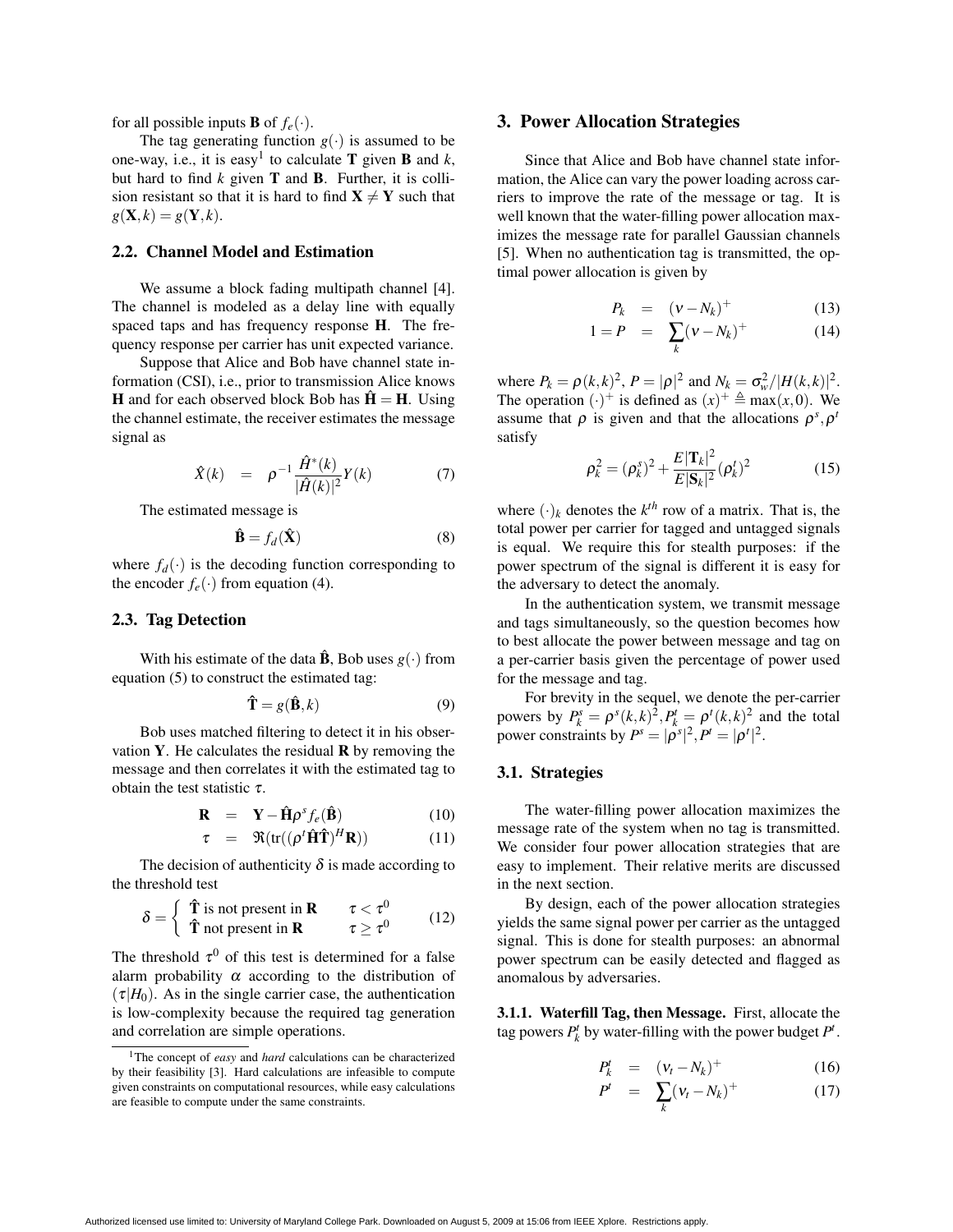

**Figure 1. Power allocation strategies. Base bars represent noise power on the carriers, white bars represent message power, and lightly shaded bars represent tag power. Power** allocation is 80% message and 20% tag ( $P<sup>s</sup>$  =  $0.8, P^t = 0.2$ ).

Then, treating the tag power as noise, allocate the message powers  $P_k^s$  by water-filling with the power budget *P s* .

$$
P_k^s = (v_s - N_k - P_k^t)^+ \tag{18}
$$

$$
P^{s} = \sum_{k} (v_{s} - N_{k} - P_{k}^{t})^{+}
$$
 (19)

This strategy is shown in Figure 1a. In this case, the message always occupies at least as many carriers as the tag.

3.1.2. Evenly allocate. First we determine the signal powers  $P_k$  that will used on each carrier using the total power budget *P* by using equations (13) and (14). Then, using the message and tag power allocations ( $P^s$ ,  $P^t$ , respectively) we calculate the message and tag powers per carrier

$$
P_k^s = P^s P_k \tag{20}
$$

$$
P_k^t = P^t P_k \tag{21}
$$

This strategy is shown in Figure 1b. The proportion of message to tag power is identical for each carrier with non-zero signal power. In this case, the message always occupies the same carriers as the tag.

3.1.3. Waterfill Message, then Tag. First, allocate the message powers  $P_k^s$  with the power budget  $P^s$ .

$$
P_k^s = (\mathbf{v}_s - N_k)^+ \tag{22}
$$

$$
Ps = \sum_{k} (\nu_s - N_k)^{+} \tag{23}
$$

Then, treating the message power as noise, allocate the tag powers  $P_k^t$  with the power budget  $P^t$ .

$$
P_k^t = (v_t - N_k - P_k^s)^+ \tag{24}
$$

$$
P^{t} = \sum_{k} (v_{t} - N_{k} - P_{k}^{s})^{+}
$$
 (25)

This strategy is shown in Figure 1c. In this case, the tag always occupies at least as many carriers as the message.

3.1.4. Maximization of Message Rate. Consider the message capacity of the *k th* carrier. In a AWGN channel with the water-filling allocation (13), the message capacity is

$$
C_k^s = \begin{cases} \frac{1}{2} \log \left( \frac{v}{N_k + P_k^t} \right) & P_k^s > 0\\ 0 & \text{otherwise} \end{cases} \tag{26}
$$

where we assume that the tag has a normal distribution.

Suppose we wish to allocate power across carriers such that the message rate is maximized. From (26) is clear that carriers with zero message power have no contribution to the capacity. Thus we remove the carriers with  $P_k^s = 0$  from consideration, and for brevity write  $\sum_k$  to mean  $\sum_{k|P_k^s > 0}$ .

The constrained optimization problem is

$$
\max_{\mathbf{P}^t} \sum_k C_k^s \tag{27}
$$

with the constraints

$$
\sum_{k} P_{k}^{t} = P^{t} = 1 - ||\rho^{s}||^{2}
$$
 (28)

$$
P_k^t \geq 0, \forall k \tag{29}
$$

$$
P_k^t \leq P_k, \forall k \tag{30}
$$

We use the Lagrange method to solve the problem and find that the optimal strategy places the tag power in the carriers with the highest noise levels. The following algorithm yields an optimal solution (it may not be unique):

- 1. Define (descending) order statistics  $t_1, \ldots, t_K$  such that  $N_{(t_1)} \geq N_{(t_2)} \geq \cdots \geq N_{(t_K)}$
- 2. Initialize  $k = \arg[\min_l(v N_{(t_l)}) > 0].$
- 3. While  $k \leq K$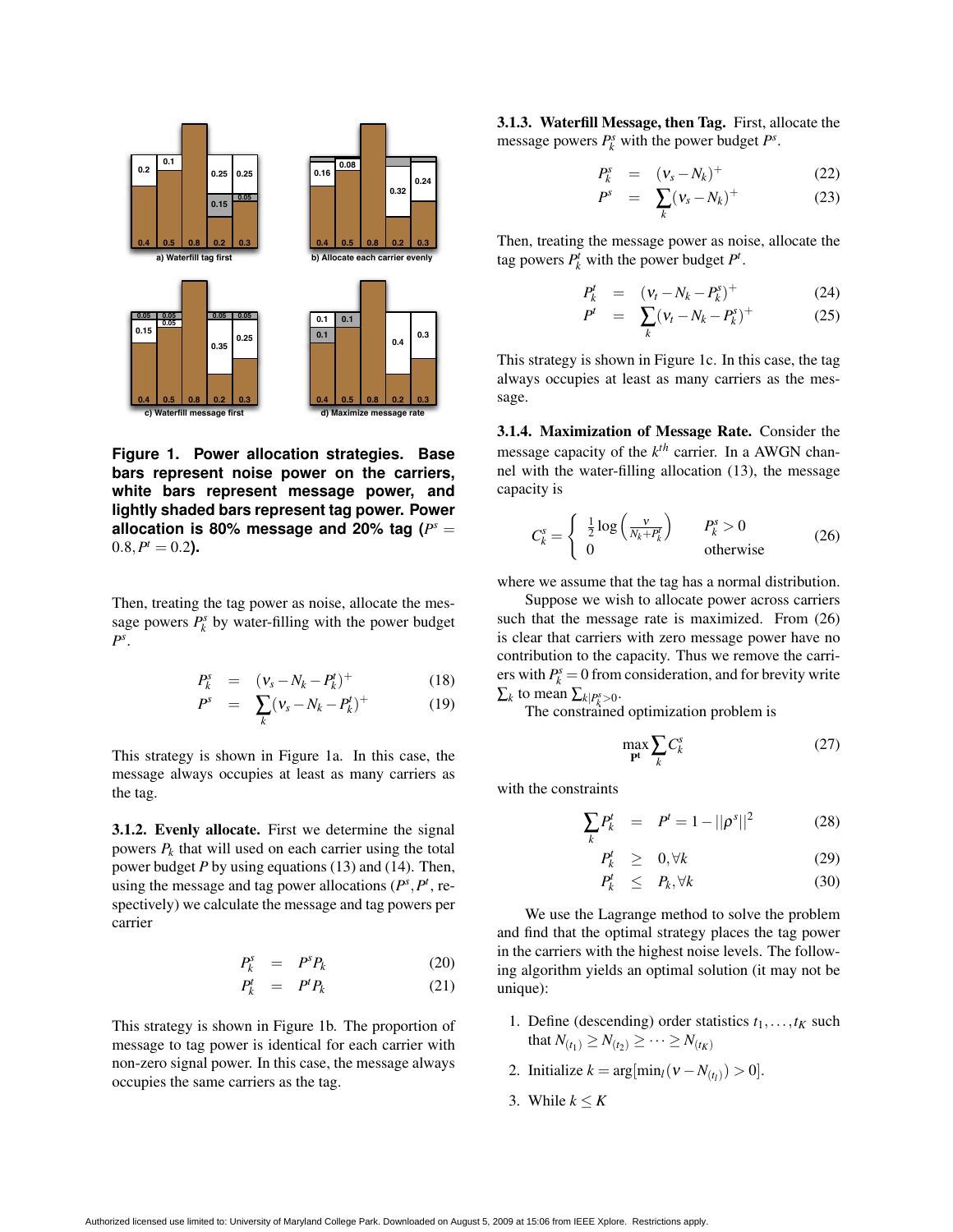| <b>Channel Model</b>           | Rayleigh block fading                  |
|--------------------------------|----------------------------------------|
| Noise Model                    | <b>AWGN</b>                            |
| # Carriers                     | 32 (4 taps)                            |
| Modulation                     | <b>BPSK: SNR <math>\leq</math> 7dB</b> |
|                                | 4-QAM: $SNR > 7$ dB                    |
|                                | 16-QAM: $SNR > 12 dB$                  |
|                                | 64-QAM: $SNR > 17 dB$                  |
| <b>Channel Estimate Method</b> | Known                                  |
| Frame Length                   | 4 OFDM symbols                         |
| # Monte Carlo Samples          |                                        |

# **Table 1. Simulation parameters for the multicarrier, perfect CSI case**

\n- $$
P_{(t_k)}^t = \min\left(\left(T - \sum_{l < k} P_{(t_l)}^t\right)^+, v - N_{(t_k)}\right)
$$
\n- $k = k + 1$
\n

This strategy is shown in Figure 1d. The algorithm greedily places the tag power in the carriers with the highest noise until there is not enough power to entirely occupy any of the remaining carriers. At that point, the remaining tag power is placed in the next noisiest carrier. Note that in this strategy, at most one carrier is used to signal both message and tag.

# 4. Metric Evaluation

We perform a Monte Carlo simulation to evaluate the robustness, stealth, and security of the authentication system. The simulation parameters are given in Table 1.

### 4.1. Robustness

The robustness of the authentication system is given by its probability of authentication for a given false alarm probability. We compare the effect of total tag power as well as the effect of various power allocation strategies.

Figure 2 shows that the choice of policy can greatly impact the robustness of the authentication system. The best performing strategy is to allocate water-fill the tag first before water-filling the message. Strategies 1-3 have approximately equal performance, but strategy 4 performs much worse.

Since strategy 4 places the tag at the lowest SNR carriers, the tag detection does not receive much benefit from any frequency diversity. The tags are placed in the highest noise regions by design in order to maximize the



**Figure 2. Robustness for various strategies. Average SNR = 9 dB. False alarm probability**  $\alpha = 0.01$ .

message throughput, and as a result the authentication performance suffers.

### 4.2. Stealth

The stealth of the authentication system can be measured by its message throughput. The message throughput for various policies is shown in Figure 3. The throughput using strategy 4 (the optimal message allocation) is consistently high when the message power is high ( $P^s$  close to  $P = 1$ ). The other strategies are more noticeably affected by the decrease in message power. However, the throughputs are not affected in the same way.

Strategies 2 and 3 offer reasonably high throughputs when the message power is high. There is little difference between the two, though Strategy 2 is marginally better. Finally, strategy 1 has the lowest throughput of the four power allocation strategies. By signaling the tag over the highest SNR carriers, the effective message is lowered, thus having a substantial impact on throughput that increases as the total tag power increases.

### 4.3. Security

The equivocation [6] of the authentication tag depends on the bit error rate that it is observed with. Suppose that the authentication tag T is composed of *M* bits and is observed with i.i.d. bit errors with probability  $p<sup>t</sup>$ . We can calculate the tag equivocation  $H(T|p^t)$  by iterating through the number of bit errors the tags can con-